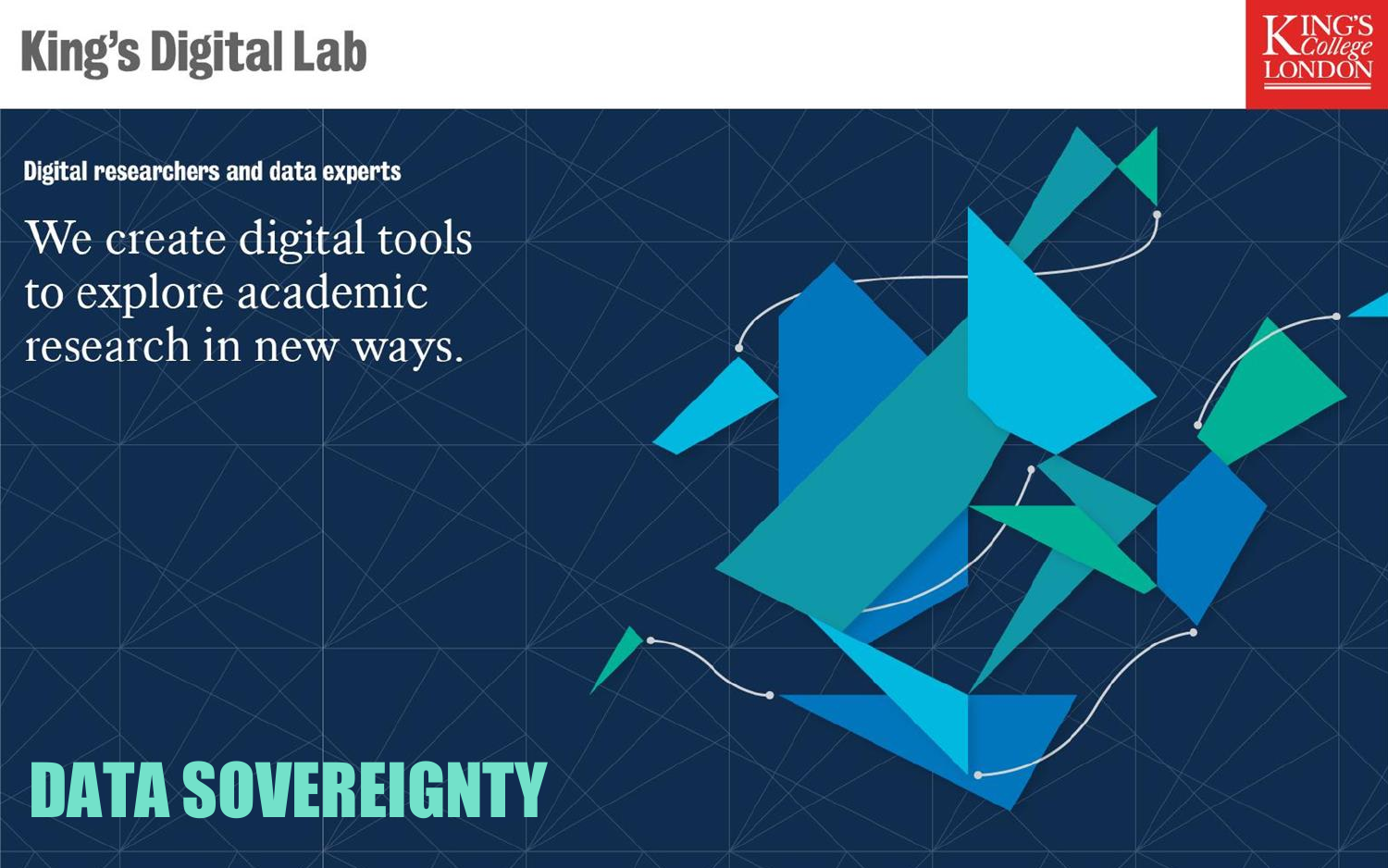# **King's Digital Lab**



**Digital researchers and data experts** 

We create digital tools to explore academic research in new ways.

### Sam Callaghan

Metadata Analyst for the GPP Project

Research Software Analyst

@Whetukiranana

samantha.callaghan@kcl.ac.uk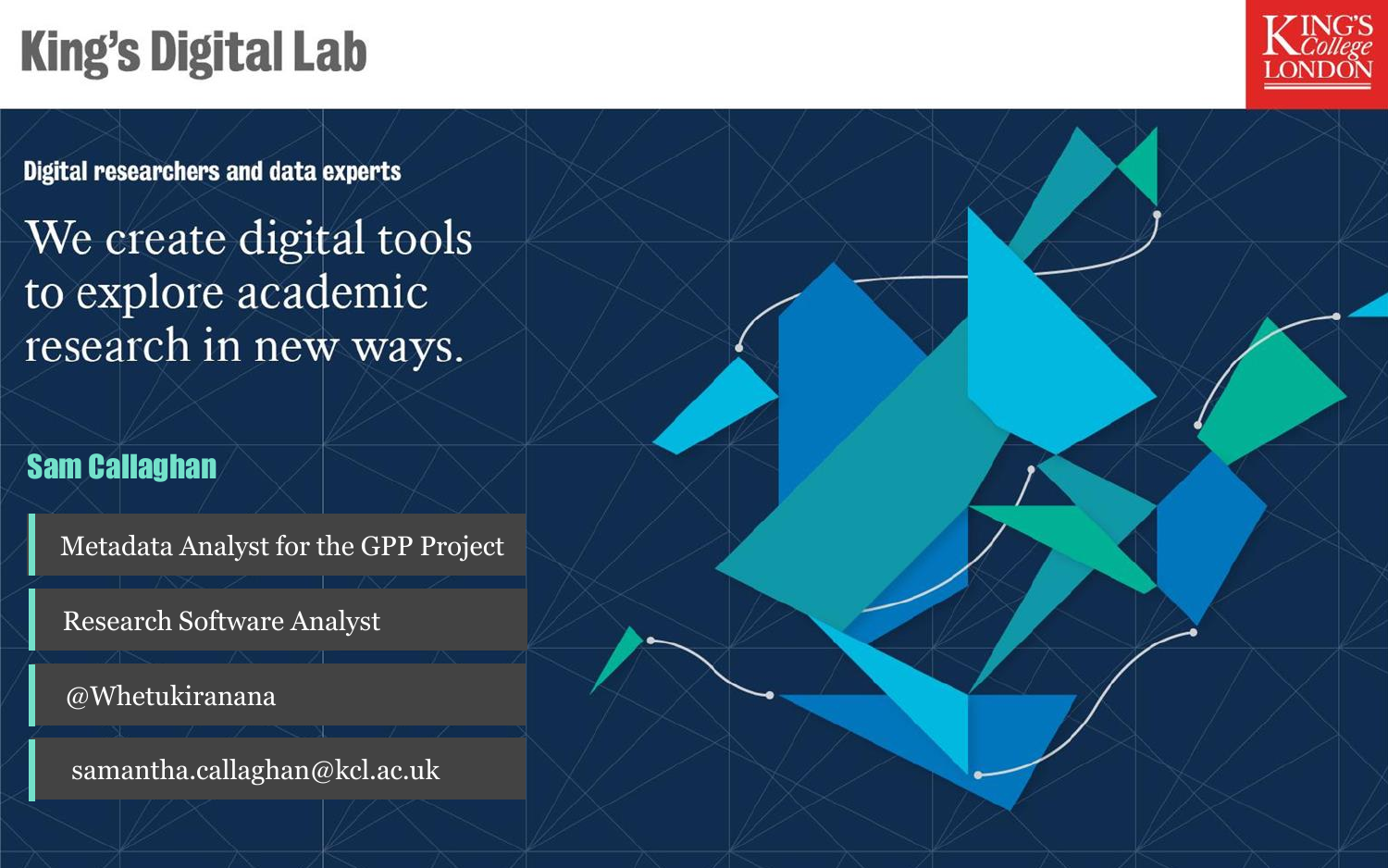

## **Assertions**

- Data is a living tāonga and is of strategic value to Māori.
- Māori data refers to data produced by Māori or that is about Māori and the environments we have relationships with. Maori Data includes but is not limited to:
	- Data from organisations and businesses
	- Data about Māori that is used to describe or compare Māori collectives
	- Data about Te Ao Māori that emerges from research
- Māori data is subject to the rights articulated in the Treaty of Waitangi and the UN's Declaration on the Rights of Indigenous Peoples, to which Aotearoa New Zealand is a signatory.
- Data Sovereignty typically refers to the understanding that data is subject to the laws of the nation within which it is stored.
- Indigenous Data Sovereignty perceives data as subject to the laws of the nation from which it is collected.
- Māori Data Sovereignty recognises that Māori data should be subject to Māori governance.
- Māori Data Sovereignty supports tribal sovereignty and the realisation of Maori and Iwi aspirations.

[New Zealand's Māori Data Sovereignty Network](https://www.temanararaunga.maori.nz/) Te Mana Raraunga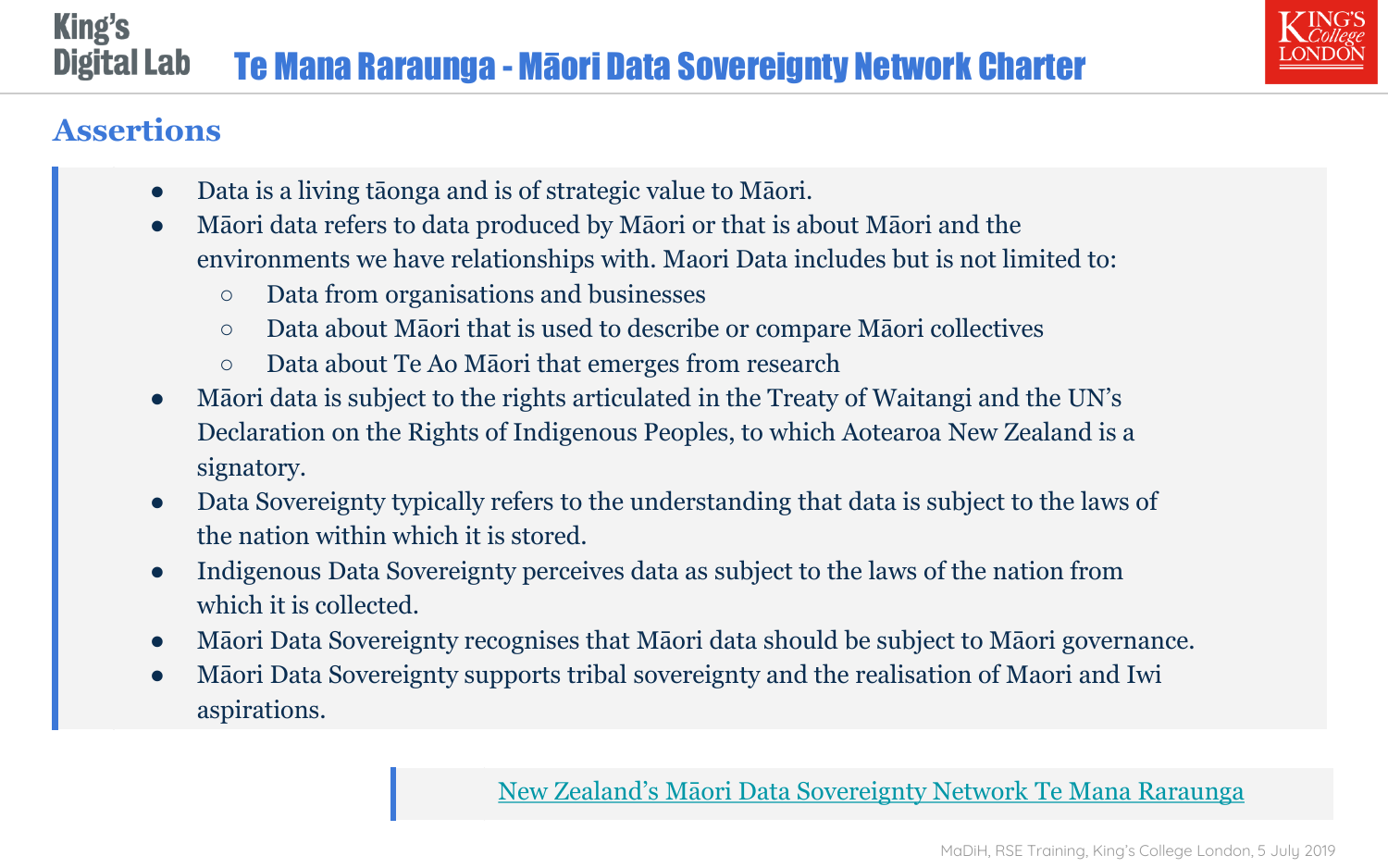#### **King's Digital Lab** UN Declaration on the Rights of Indigenous Peoples



Upoko 31 (Māori text is no longer available on the [United Nations website\)](https://www.un.org/development/desa/indigenouspeoples/declaration-on-the-rights-of-indigenous-peoples.html)

1. E whai mana ana ngā Iwi Taketake ki te pupuri me te whakakaha tonu, ki te mau i te mana whakahaere, ki te tiaki me te whakapakari i o ratou ake tikanga tuku iho o nga matua tupuna, ara o ratou tikanga mātauranga me o ratou tikanga whakapuakitanga me te whakahaere ano i o ratou ake tikanga putaiao, tikanga hangarau, ngā rauemi ira tangata, kākano, rongoa ā me te mātauranga ki nga taonga o te wao nui a Tane, ki nga korero tuku iho, nga pukapuka papatupu, nga mahi toi whakaari, nga mahi tākaro tuku iho me nga mahi toi, toi ā tinana hoki. E whai mana ana hoki nga Iwi Taketake ki te pupuri me te mau i te mana whakahaere, ki te tiaki me te whakapakari i o ratou mātauranga ki nga tikanga tuku iho, ki nga tikanga o nga mātua tupuna me te mana ki te whakapuaki hoki i enei.

2. Kia mahi te Kāwana ki te whakatü ritenga ki te tiaki i te mana o nga Iwi Taketake.

### Article 31 of the [United Nations Declaration of the Rights of Indigenous People](https://www.un.org/development/desa/indigenouspeoples/wp-content/uploads/sites/19/2018/11/UNDRIP_E_web.pdf)

1. Indigenous peoples have the right to maintain, control, protect and develop their cultural heritage, traditional knowledge and traditional cultural expressions, as well as the manifestations of their sciences, technologies and cultures, including human and genetic resources, seeds, medicines, knowledge of the properties of fauna and flora, oral traditions, literatures, designs, sports and traditional games and visual and performing arts. They also have the right to maintain, control, protect and develop their intellectual property over such cultural heritage, traditional knowledge, and traditional cultural expressions. 2. In conjunction with indigenous peoples, States shall take effective measures to recognize and protect the exercise of these rights.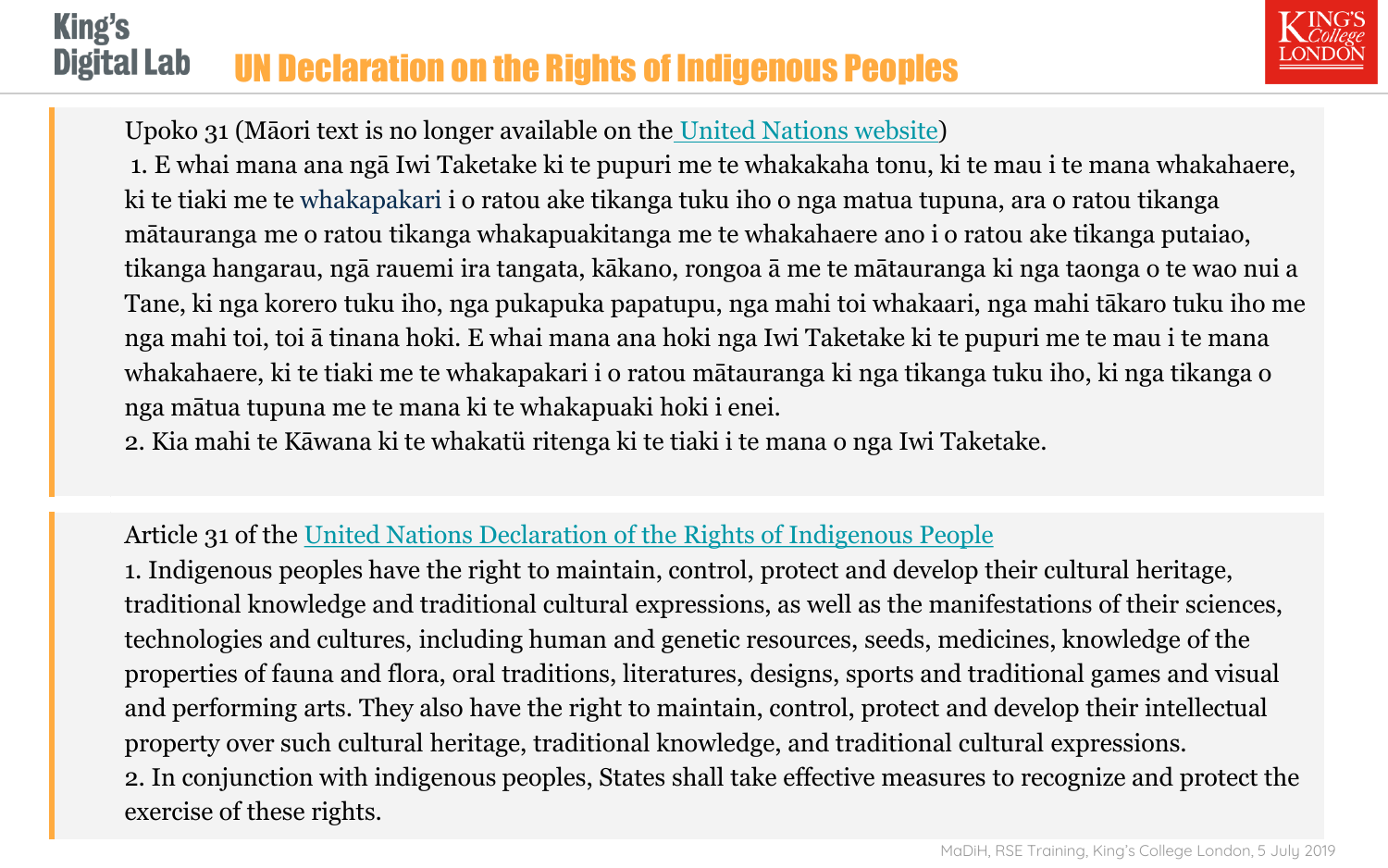#### **King's Digital Lab** Data Sovereignty and MaDiH - [Questions](https://drive.google.com/open?id=15SvXx8EfI_JPpy1GtZLFl6pArr-nIgDyBVLBhbbphQY)



What does this mean in a Jordanian context? What aspirations are held and who by?

Where might control of Jordanian data lie? Would this be different for specific communities such as religious minorities or refugee groups?

Who should benefit from access to datasets/research if benefits are realised?

Do your known datasets hold any information that could be considered 'sacred', 'secret' or otherwise culturally sensitive? If so, what policies will you need to develop and put in place to manage these datasets and the access to them?

Open access principles vs. control of data and Intellectual Property Rights/Management Which principles are paramount or are they balanced? Will they apply to all datasets or only to some? If only to a selection of datasets, what are the selection criteria?

What infrastructure needs to be in place to support the exercise of data sovereignty in Jordan? How will this infrastructure be supported in the long term?

What considerations need to be made for future data collection?